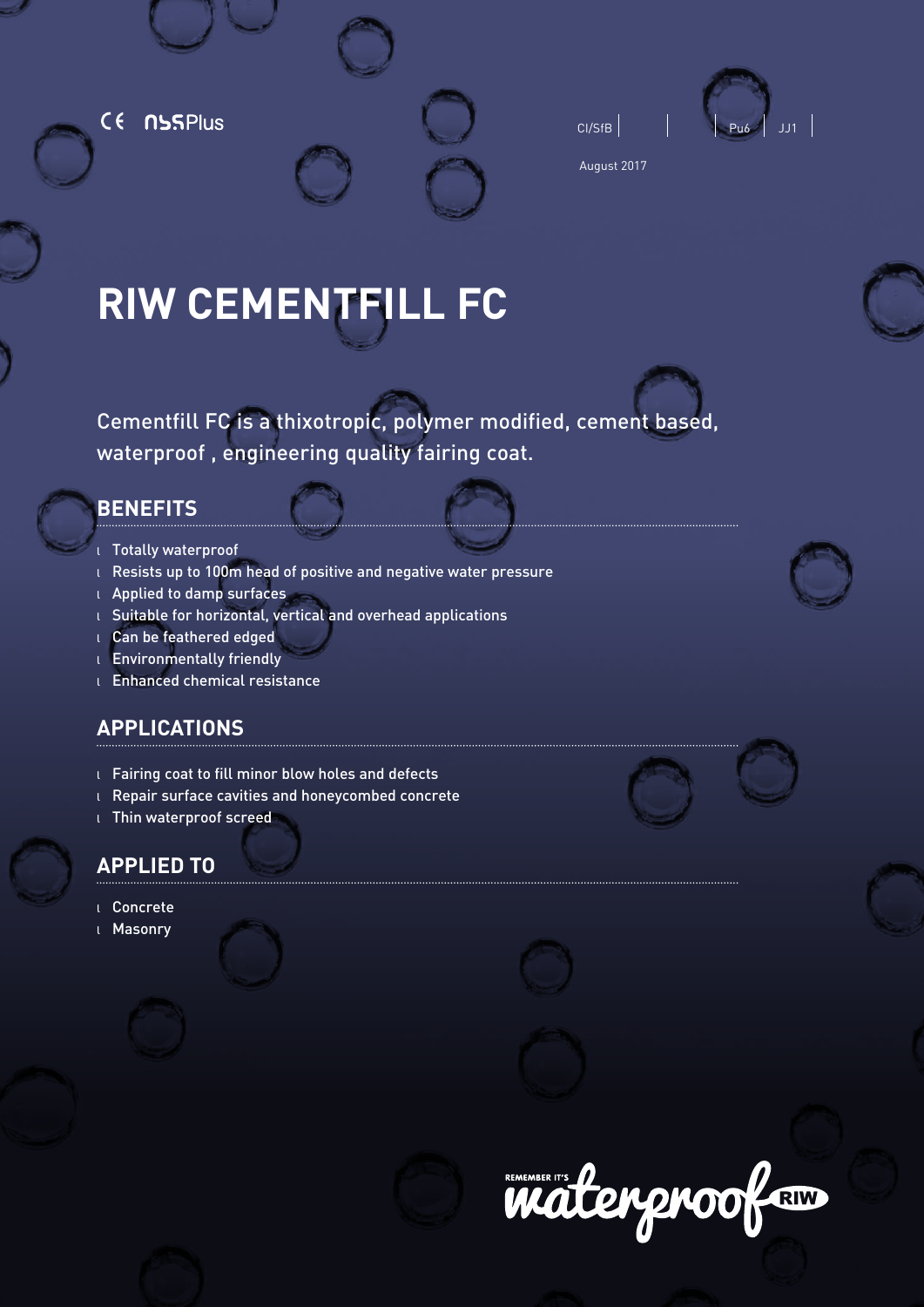# **RIW CEMENTFILL FC**

# **TYPICAL USES**

Cementfill FC is used to fill minor blow holes and defects, and for repairing surface cavities and honeycombed concrete/open textured masonry prior to application of other RIW membranes. Thin screed applications can be used to waterproof and/or level both vertical and horizontal surfaces.

The product is a single component system which incorporates the most advanced microsilica, polymer and fibre technology, ready for on-site mixing and use, requiring only the addition of clean water.

## **DURABILITY**

Subject to normal conditions of use, Cementfill FC will provide an effective barrier to the transmission of liquid water for the life of the structure.

## **SPECIFICATION**

C42 – Repairing/Renovating/Conserving concrete or M10 – Cement based leveling/wearing screeds. Please consult RIW for further information.

# **INDEPENDENT AUTHORITY**



# **PERFORMANCE & COMPOSITION**

| <b>TECHNICAL DATA</b>                                                                                                                            |                                                                 |  |
|--------------------------------------------------------------------------------------------------------------------------------------------------|-----------------------------------------------------------------|--|
| Mixed Colour                                                                                                                                     | Concrete grey                                                   |  |
| <b>Mixed Density</b>                                                                                                                             | 1860 kg/ $m^3$                                                  |  |
| <b>Application thickness</b>                                                                                                                     | 6mm maximum<br>per layer                                        |  |
| Application temperature<br><b>Working Life</b>                                                                                                   | $5 - 35^{\circ}$ C<br>$30$ mins at $20^{\circ}$ C               |  |
| <b>MECHANICAL CHARACTERISTICS (TYPICAL)</b>                                                                                                      |                                                                 |  |
| Compressive Strength: BS 4551 Tested at 20°C                                                                                                     |                                                                 |  |
| 1 day                                                                                                                                            | $23$ N/mm <sup>2</sup>                                          |  |
| 7 days                                                                                                                                           | $46$ N/mm <sup>2</sup>                                          |  |
| 28 days                                                                                                                                          | $60$ N/mm <sup>2</sup>                                          |  |
| Flexural Strength: BS 4551 Tested at 20°C, 65% RH                                                                                                |                                                                 |  |
| 28 days                                                                                                                                          | $10.5$ N/mm <sup>2</sup>                                        |  |
| <b>Water Permeability Coefficient:</b><br>Taywood Test by Penetration 6.94 x 10 <sup>-16</sup> m/s<br>1mm of Cementfill FC = 1000mm of concrete. |                                                                 |  |
| Oxygen Diffusion Coefficient:                                                                                                                    |                                                                 |  |
| <b>Taywood Test</b>                                                                                                                              | $D0_2$ = 4.90x 10 <sup>-5</sup> cm <sup>2</sup> s <sup>-1</sup> |  |
| Normal concrete: $D_0 = 2.12 \times 10^{-3}$ cm <sup>-2</sup> /s <sup>-1</sup>                                                                   |                                                                 |  |
| Equivalent concrete thickness = 250mm                                                                                                            |                                                                 |  |
| The above performance figures are typical values and should not be<br>considered a product specification.                                        |                                                                 |  |

#### **CONSTRUCTION**

#### GENERAL

All construction should conform to the Building Regulations, Codes of Practice and British Standards in current use at the time the building is being constructed. In particular, it is recommended that reference is made to BS 8102:2009.

## **PREPARATION**

All surfaces: The areas to be treated must be free from all loose and unsound material ie: dust, oil, grease, corrosion by-products and organic growth.

The prepared substrate should be thoroughly soaked with clean water, until uniformly saturated, without standing water.

Existing surfaces: All existing finishes must be completely removed back to the structure.

The entire substrate should be pressure washed. This method is also the best way to 'saturate' the surfaces, and remove soil, dust and any other loose debris from the existing wall.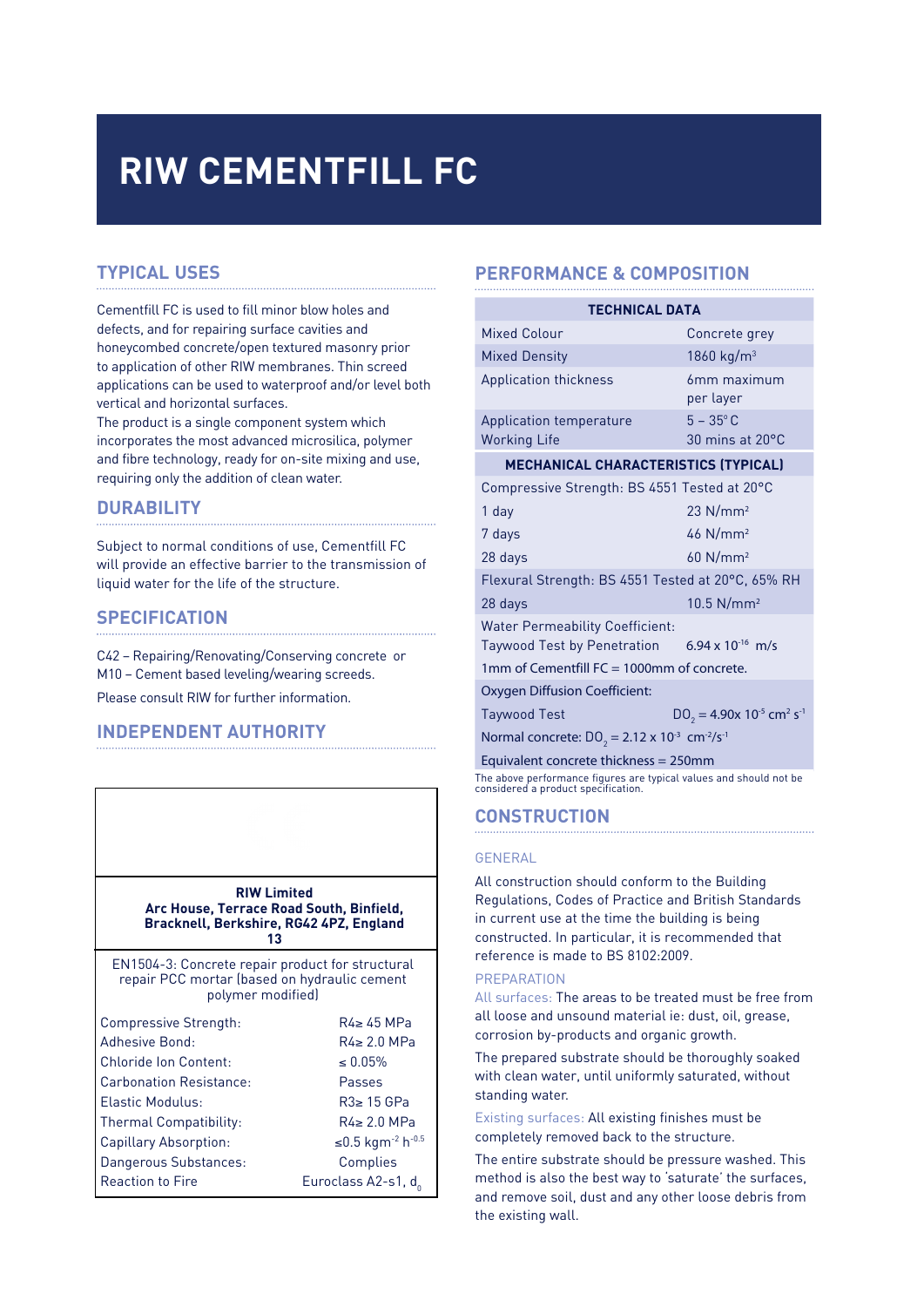Masonry surfaces: Should be sound with joints flush pointed or 'bagged out'.

Mortar joints should be checked to ensure they provide a sound substrate, onto which the product can be applied. Defective mortar joints should be raked out, and repointed using Cementfill HB.

Concrete surfaces: The strength of the concrete sub base must be a minimum of 20N/mm2 .

All suface laitance should be removed, preferably using wet grit, power washing techniques or other equivalent approved methods.

Damaged areas should be first repaired as necessary, using Cementfill HB.

#### PRIMING

Cementfill FC is highly polymer modified and as a result concrete surfaces do not generally require a primer. Highly porous substrates should be primed with Cementseal Primer; see separate data sheet. MIXING

Cementfill FC should be mechanically mixed in tub supplied using a slow speed drill and paddle or with a forced action pan mixer. A normal concrete mixer is not suitable. For normal application, use from 2.2 to 2.6 litres of clean water per 20 kg depending upon desired consistency. For part mixes, this equates to approximately 6.5 volumes of powder to one volume of water. Typically, for screeding applications, use 2.4 litres of clean water per 20kg which gives a water: powder ratio of 0.12. Normal mixing time depends on the type of mixer used but 2 minutes is average. Mix so as to entrain as little air as possible, and use without delay.

#### APPLICATION

Cementfill FC can be applied to localised minor voids and surface defects using a palette knife. For large areas of pore filling, work well

into the prepared substrate using a wooden float or "bag rubbing" techniques.

When used as a highly alkaline thin screed for the protection of concrete and for structural waterproofing, Cementfill FC should be applied to the prepared surface using a steel float to provide a smooth, polymer rich surface finish. An initial thin layer should be worked well into the surface, to fill blow holes and minor defects, prior to building up the thickness to a maximum of 6mm. Alternatively, spray techniques can be used. For repairs which require multi-layer applications it is important to ensure that previous layers have been finished with a wood or plastic float and are stable but not fully set prior to the application of subsequent layers.

No inter-layer priming required. Once the last layer has stabilised, trowel marks can be removed using a wooden float or damp sponge to produce a surface comparable to emery paper which provides an

excellent finish for the subsequent application of a surface coating.

#### CLEANING

All tools should be cleaned with water immediately after use.

#### CURING

Particular attention should be paid to adequate curing of Cementfill FC. It is important that the surface of the mortar isprotected from strong sunlight and drying winds with Cementseal Primer, polythene sheeting, damp hessian or similar.

### **SAFETY**

Full health and safety instructions are contained on the product material safety data sheets and these must be referred to before use.

#### **SUPPLY**

#### AVAILABILITY

All RIW products can be obtained through Builders Merchants or approved stockists. A list of approved stockists is available from RIW's offices.

#### PACKAGING

| Pack size | 20 kg bag in plastic tub                  |
|-----------|-------------------------------------------|
| Yield     | 12 litres / 20 kg powder                  |
| Coverage  | 20 kg pack covers $4 \text{ m}^2$ at 3 mm |
|           | thickness                                 |

#### **STORAGE**

Store the containers in dry, frost free, conditions. Shelf life in unopened containers at 20°C is 24 months.

## **TECHNICAL SERVICES**

The Technical Department is available to advise on individual projects and to prepare and assist in the preparation of specifications and drawings. A list of experienced applicators of RIW materials is available from RIW's offices.